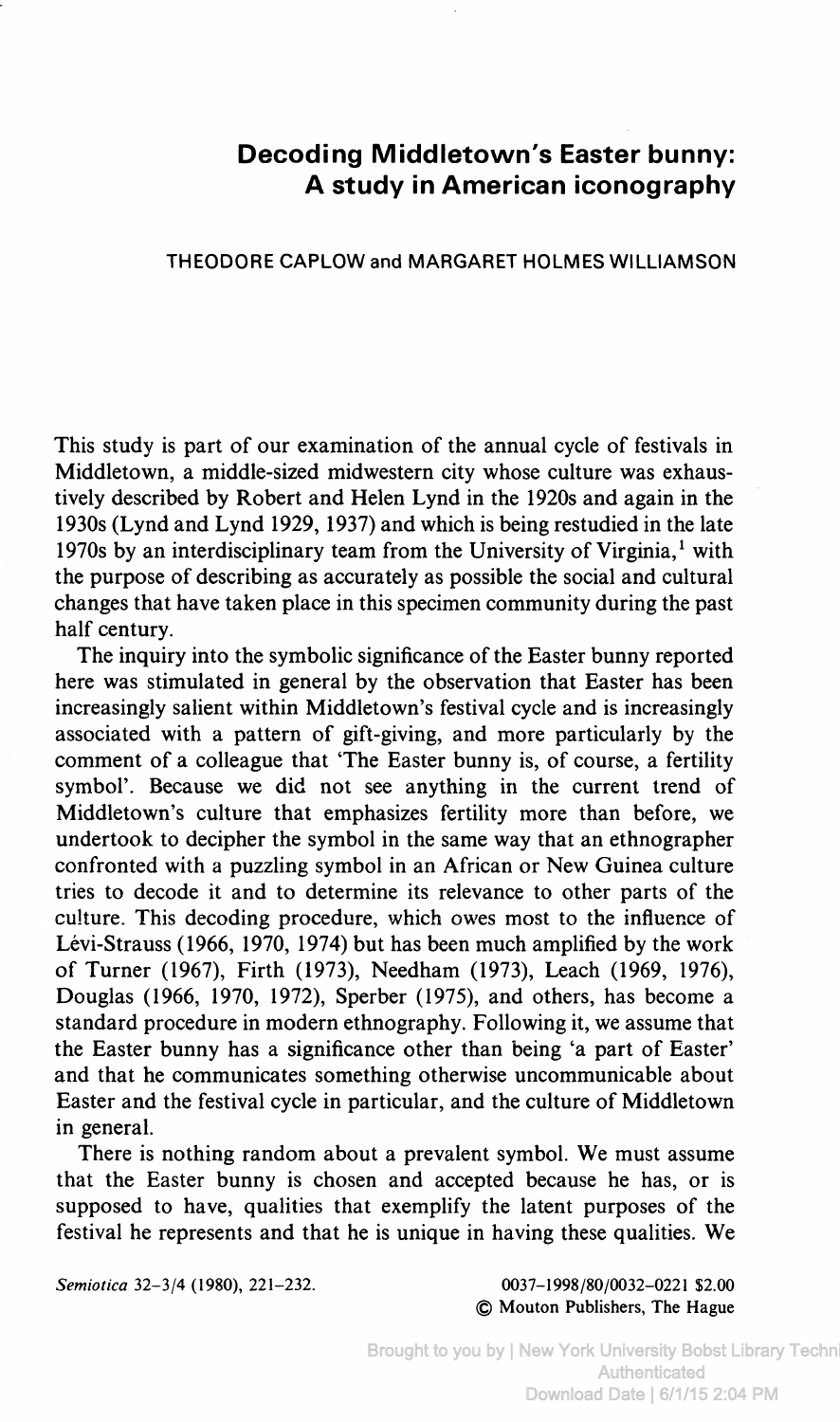are trying to answer the question 'Why a *rabbit?*', not 'Why is there a symbol here?' We expect to find a set of parallel themes or repetitive patterns in Middletown's Easter celebration, and we further anticipate that these will be echoed in other aspects of the same culture. Nearly every cultural trait can have a symbolic aspect, but emblems<sup>2</sup> like the Easter bunny are exclusively symbolic, so that when they are widely accepted what they represent must be important to the culture.

The procedure we propose to follow further assumes that any cultural symbol takes meaning from its juxtaposition with other symbols and especially from its direct opposition to other symbols. We cannot hope to answer the question 'Why a rabbit?' unless we can find an important opposed symbol within the Easter pattern and an opposed festival within the annual cycle.

We are not, however, directly concerned with the origins of the emblem or for that matter with the origins of other symbols in Middletown's festival cycle, but rather with what the Easter bunny and related symbols mean to contemporary residents of Middletown who make use of them or refer to them at the appropriate season, just as the ethnographer dealing with symbols in an exotic society attempts to decipher the cultural meaning they have for his subjects now, apart from their real or mythical provenance.

We begin then by describing Middletown's festival cycle. An arbitrary but convenient starting point for the annual cycle is Halloween on the last day of October, followed by Thanksgiving, Christmas, New Year's, Valentine's Day, Washington's Birthday, Easter, Mother's Day, Memorial Day, Father's Day, and Independence Day.<sup>3</sup>

The first thing we notice about this calendar is its asymmetry. It occupies only eight months of the year.<sup>4</sup> The two most important festivals are rather closely spaced; depending on the movable date of Easter, they may be only three months apart, and three of the others fall between them. The next thing we notice is that some of them are compound and others are not. Christmas and Easter are each double festivals having separate secular and religious iconographies and separate religious and secular modes of celebration. Thanksgiving represents a mixture of religious and patriotic elements. But Halloween and Valentine's Day, though of Christian origin, are entirely secular in Middletown, as are Mother's Day and Father's Day. Memorial Day and Independence Day are entirely patriotic. A third point is that each festival in the calendar seems to be associated with a particular type of social solidarity. National solidarity is celebrated on Independence Day, Memorial Day, and Washington's Birthday; family solidarity on Thanksgiving, Mother's Day, Father's Day, and (with a special nuance) Valentine's Day; neighborhood soli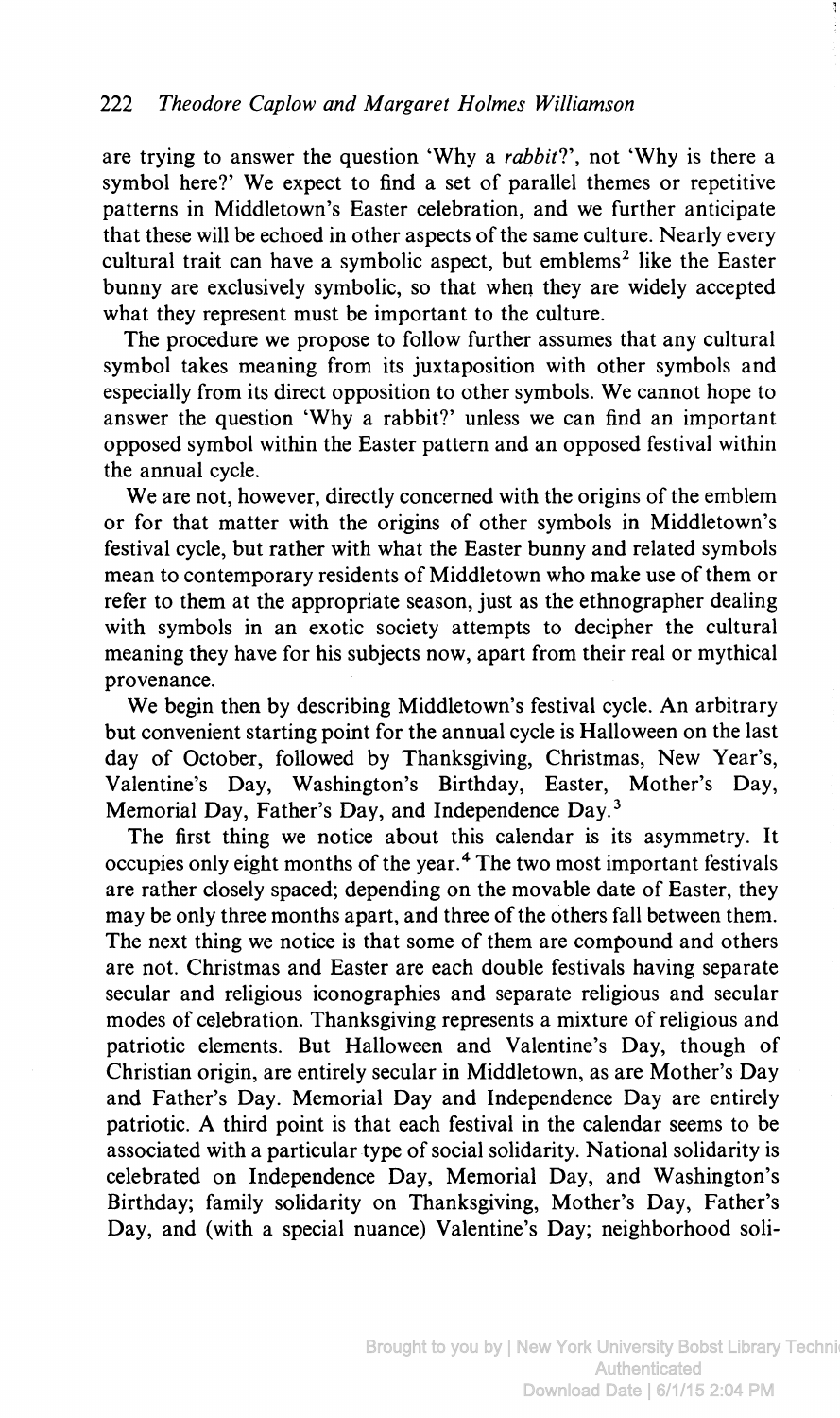darity on Halloween and New Year's; and civic solidarity on Memorial Day. (We shall examine separately the solidarities celebrated at Christmas and Easter.) Each of the more important festivals has a large iconography<sup>5</sup> and these thin out as we go down the scale of importance toward Father's Day.

One remarkable feature of the festivals in Middletown's annual cycle is that they do not seem to be linked in any way with the system of stratification that looms so large in the community and that — as the Lynds discovered long ago — affects in multifarious ways how Middletown people earn a living, make a home, train the young, and use their leisure, as well as how they worship and how they vote (Lynd and Lynd 1937: 21-24). The festival cycle, by contrast, is the same for all strata of the population, and the symbols associated with the festivals seem to be the same for everybody, except among the minority who reject the religious symbolism of Christmas and Easter for doctrinal reasons (while in many cases enjoying the secular symbolism) and the much smaller minority who reject the symbolism of the patriotic festivals for political reasons.

Little search is required to locate the festival that stands in opposition to Easter: Christmas and Easter are paired in numerous ways in Middletown's annual cycle, aside from their original pairing in the Christian calendar. Each has a remarkable double iconography that permits non-Christians or nonbelievers to participate in the celebration without discomfort. Each of them has a culminant day, surrounded by a season that extends for weeks and permits all sorts of subsidiary celebrations — from Advent to Twelfth Night, from Mardi Gras to Ascension Day. Each entitles workers and students to a vacation, though the Easter vacation is not precisely calibrated with the festival. Each calls for the exchange of gifts in Middletown — although the development of Easter gift-giving is relatively recent and by no means on the same scale as Christmas — and also for the exchange of cards (with the Easter practice again more recent and on a smaller scale); each involves family reunions, nearly obligatory for the nuclear family and highly approved for the extended family; each involves a major celebratory family meal on the culminant day. Each celebration is marked by a vast amount of redundancy (the average resident of Middletown sees innumerable Santa Clauses and Easter bunnies before and during the festival) and the redundancy underlines the relative importance of these occasions to the culture. These are all characteristics which the two festivals share only with each other and with no other festivals.

The double iconographies of the two festivals are particularly interesting because, although in constant juxtaposition, the religious iconography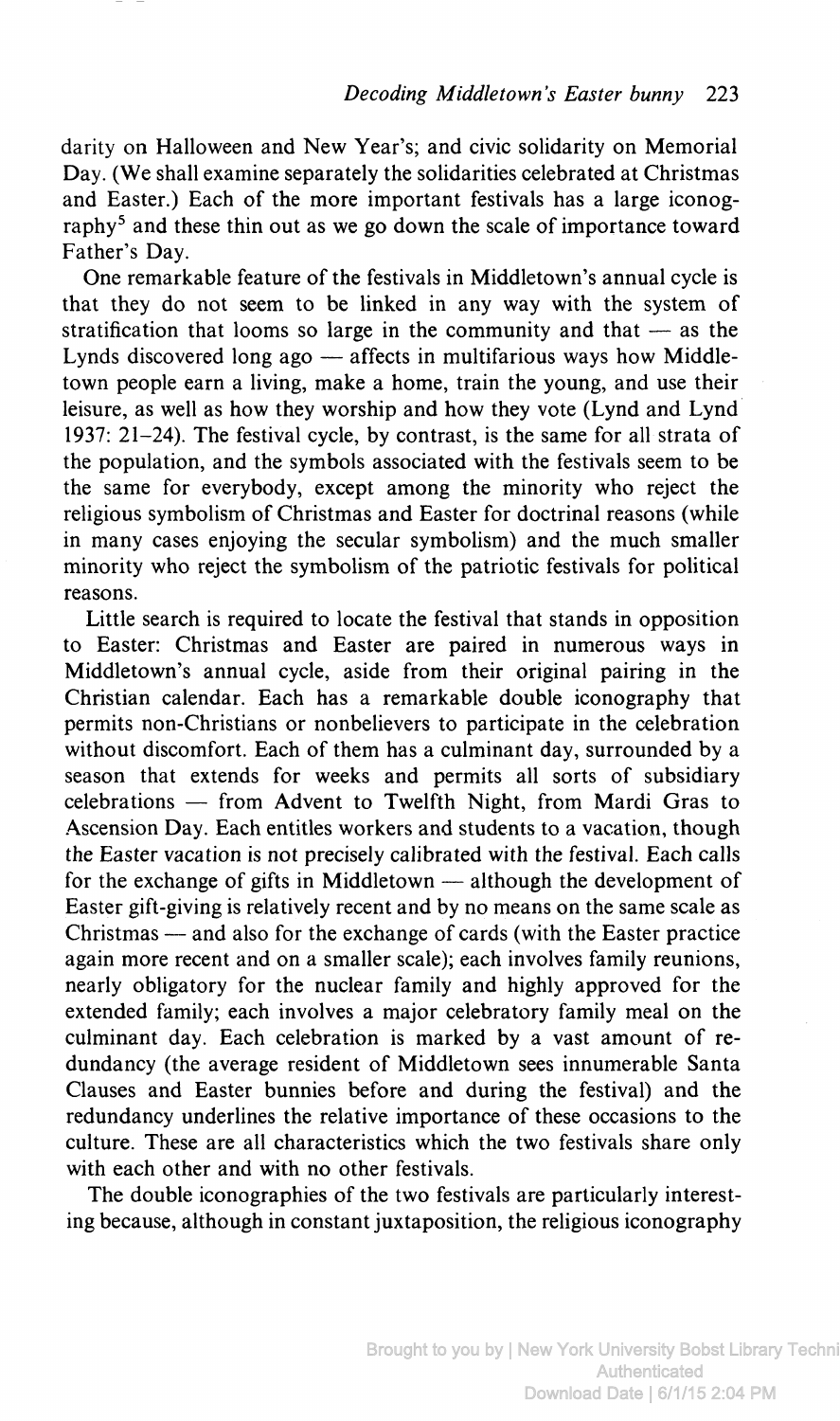and the secular iconography of each festival are kept rigorously separate. It would be blasphemous to show the risen Christ in juxtaposition with the Easter bunny and in the same way it would be grossly improper to put Santa Claus and the Christ child in the same picture. In all the thousands of variants of representations involving these figures that are displayed in Middletown at the appropriate seasons, those intolerable combinations are successfully and totally avoided. It would be equally jarring to present Santa Claus and the Easter bunny together, and that too is never done; indeed, any intermingling of the two iconographies is virtually unthinkable. The oppositions we have discovered between, on the one hand, the central figures of the religious and of the secular iconographies in these two festivals and, on the other hand, between the two secular figures, cannot be something entirely fabricated by analysis, since they are so carefully honored by all the participants.

Proceeding on the assumption that we have correctly identified Christmas as the festival opposite to Easter, we shall assume that the emblem opposed to the Easter bunny is Santa Claus. Let us take a closer look at these two central, secular figures. Santa Claus is an old man, often said to have a wife, in charge of elves (meaning children?), who comes into the house late on Christmas Eve to bring wrapped personalized presents for children (asleep in bed) whose good behavior, particularly towards their parents, merits such gifts. (Formerly he was expected to leave switches for bad children.) Often the gifts have been requested by letters written by the children. Santa comes through the snow from the frozen Arctic wastes. He may find a snack awaiting him.

The Easter bunny is male by gender but never has a wife or indeed any family. He comes early on Easter morning to hide eggs supposed to be laid by himself— double anomaly — in the yard or garden among grass and flowers, to be discovered later in the day by children. The conduct of the children has no effect on the Easter bunny's behavior. The eggs are for whoever finds them  $-$  i.e., not directed to specific people. The Easter bunny has no fixed abode. He never sends or receives letters or communicates with anyone; indeed, like a real rabbit, he has no speech.

The secular iconography of Christmas includes, besides Santa Claus himself, a rich inventory of other iconographic material: the Christmas tree, the holly wreath, mistletoe, and the poinsettia; snow and reindeer; hearths, chimneys, and stockings; the yule log; eggnogs and hot toddies; ribbons and bows; tinsel and stars; roast turkey and roast goose; carols and caroling; the major color combination of red and green, and the minor color combination of red and white. None of these elements has much to do with the birth of Christ, the stories and legends surrounding that event, or the religious ceremonies that commemorate it. The emblems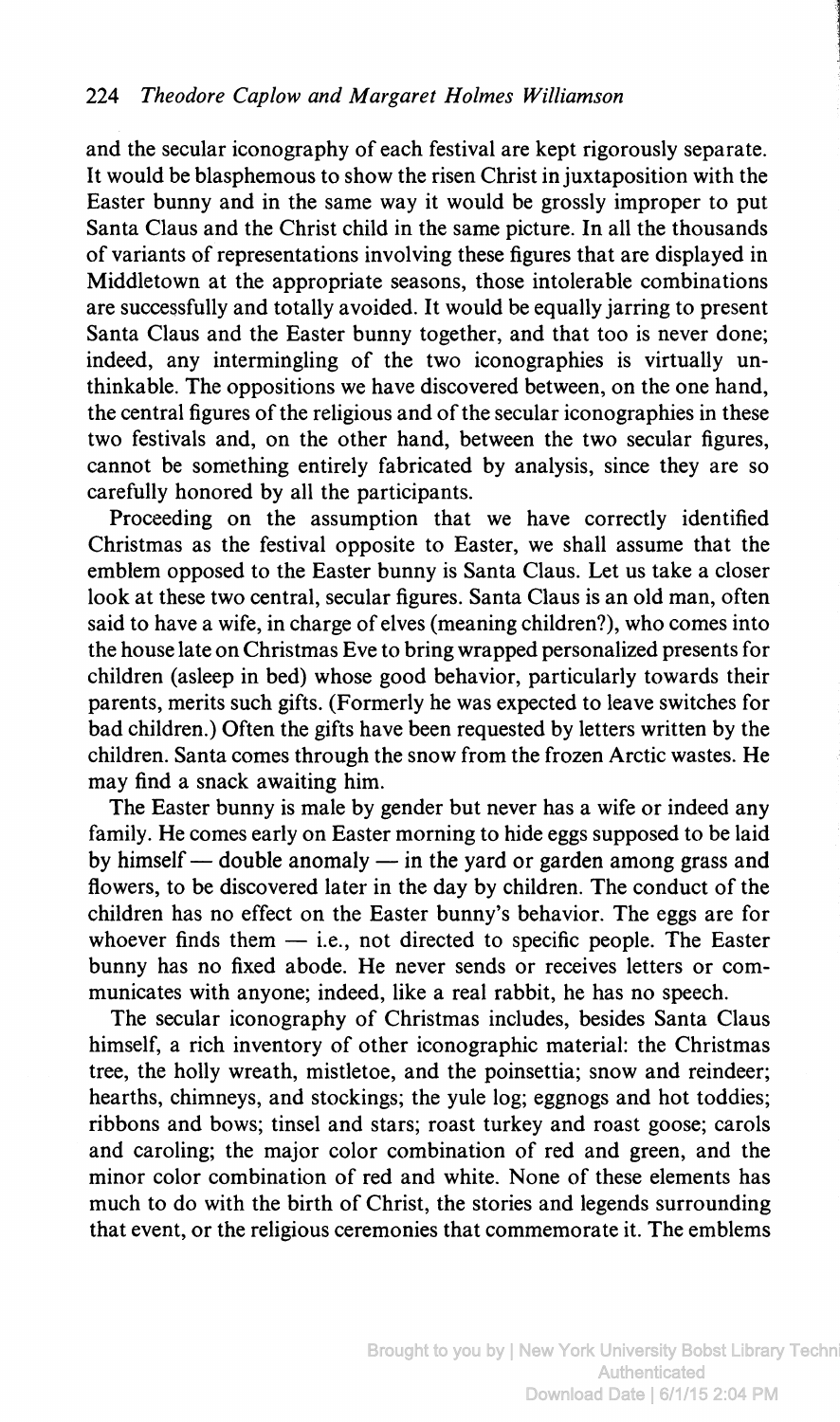of the religious festival — the manger with its surrounding animals, the star of Bethlehem, the shepherds and their flocks, the three kings — form an iconographic cluster of their own that meshes with the secular cluster without losing its separate identity.

Santa Claus has no connection whatever with the birth of Christ and none is imputed to him by story or symbol. The secular iconography of Christmas is supposed to contain vestiges of pagan — perhaps Druid winter festivals, but the evidence is vague and the line of cultural descent obscure. Clearly, the modern custom of decorating the Christmas tree originated in Germany and Santa Claus evolved out of St. Nicholas of Cusa with the help of Clement Wood and other fabulizers, but the strength and coherence of the iconographic cluster is not to be found in the origins of its separate items. The pattern itself is unmistakably modern and indeed is still evolving and still drawing in new symbolic material.

Unlike the Easter bunny, Santa Claus is unequivocally male, adult, and moral. We know his complexion, his voice, and his habits — even his reindeer have names. The gifts he distributes are explicitly given for conduct conformable to the norms imposed by parents and teachers, for washing behind the ears, going to bed on time, refraining from riot, and learning the alphabet. In the only analytical paper about Santa Claus we have been able to find — intended as a scholarly parody — Warren Hagstrom (1966: 248-251) asserted that 'In fact, Santa's rewards are generally not contingent upon good behavior; parents who assert otherwise are bluffing'. But that observation is probably beside the point, since the vast majority of children do consent to be socialized in return for the gifts bestowed by their parents and other societal agents.

Durkheim went beyond the evidence, we suggest, in locating the sources of all divinity in group life. God Almighty is not demonstrably a human invention, but little red-cheeked, pot-bellied household gods like Santa Claus are; and their air of comic triviality derives from the evident fact that they do not represent anything more profound than society and do not impose any higher obligations than the routine enactment of social roles.

Which brings us back to the Easter bunny. Like Santa Claus, he is a mock god, not a real one, in that all the actions imputed to him are performed by nonbelieving adults for the benefit of believing children, who are expected to lose their belief in him in the course of normal socialization. Most Middletown children seem to learn who really hides the Easter eggs a year or two before they understand who fills their Christmas stockings. Indeed, the children themselves often color the eggs before they are hidden. Unlike Santa Claus, that good citizen, the Easter bunny has almost no personal identity and his mock worship includes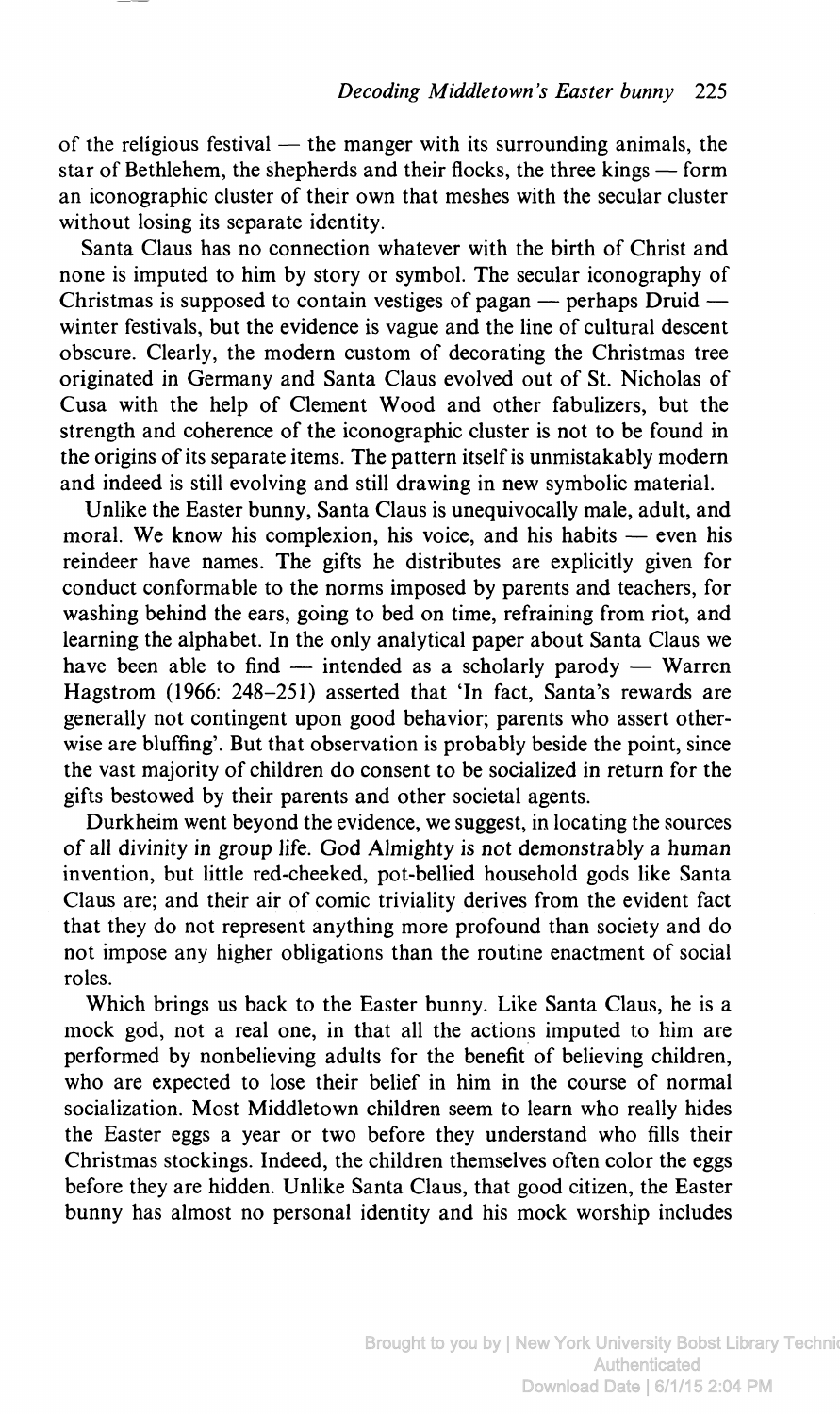only the single, annual rite. Yet somehow he looms very large at Easter, if only because the second-ranking festival of the cycle contains more mysteries on both its religious and secular sides. Santa Claus can be touched in the toy department of a big store or in the person of Uncle Charlie wearing his costume; the Easter bunny is barely glimpsed as he disappears around the corner of the hedge. The secular Easter celebrates growth and renewal, flowers and fine weather, young creatures growing in short, the forces of nature.

To understand the double opposition of Christmas-Easter and religious-secular iconography in the festival cycle of Middletown, we must look more closely at the content of each pattern, starting with the secular side of Christmas, which is — by a wide margin — the most important and most protracted festival in the Middletown calendar. The statistics that describe it are impressive. More than a million Christmas cards are exchanged annually among the 80,000 residents of Middletown. Retail sales in the Christmas season, excluding food, constitute a disproportionate share — 28 percent in 1977 — of the year's total sales because of the purchase of Christmas gifts.<sup>6</sup> Every continuously active face-to-face group seems to participate in some type of Christmas celebration. The predominant activities are gift-giving, including the complicated ritual of exchanging Christmas cards, and a round of feasts that culminate in the most important feast, the family Christmas dinner, the menu for which is almost unchanged from house to house.<sup>7</sup> Gifts equal relationships, and Christmas gifts are given according to a very subtle and refined set of rules reflecting the finest gradations in face-to-face relationships. Different kinds of things are given according to the sex of the giver, the sex of the recipient, whether they are closely or distantly related, or friends or business acquaintances, whether younger or older, whether equal or unequal in status, and so forth, and also on the basis of the tastes and interests of the recipient. Each time anyone makes a gift choice at Christmas all the formal and informal aspects of the relationship have to be reconsidered and the gift reinforces and describes the relationship.

All intimate relationships — even illicit relationships — among adults in Middletown have to be confirmed by the exchange of gifts at Christmas. But the center of the stage is reserved for the essentially nonreciprocal gifts given by parents and other adult relatives to children. Some nominal reciprocity by the children is expected, but their return gifts are not supposed to be of substantial value. The role of children in the gift-giving ceremony is essentially passive, and their passivity is dramatized in a number of conventional ways; for example, when they hang up empty stockings and when they are tucked into bed with special care on Christmas Eve.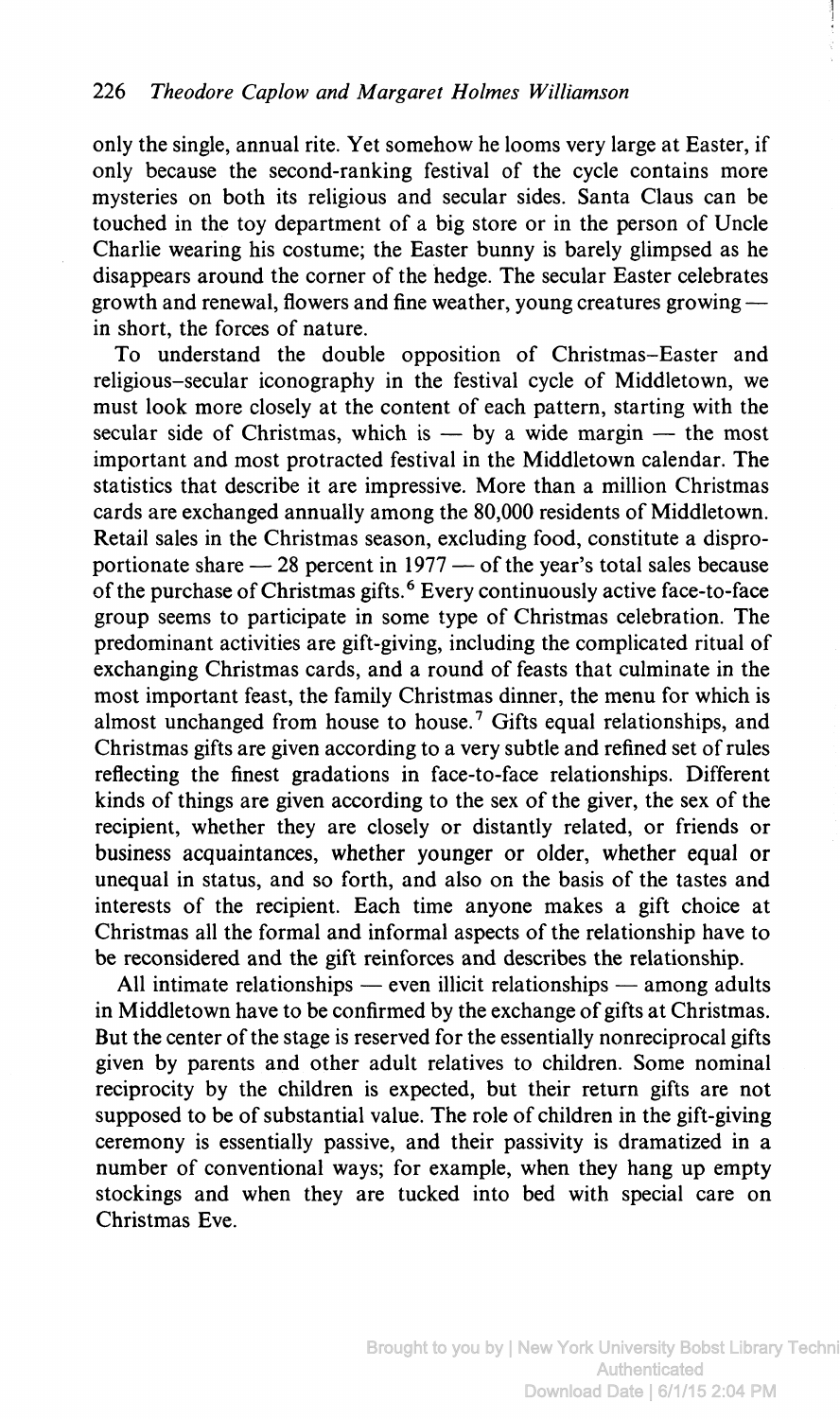Since peer groups, work groups, friendships, and voluntary associations are often as important for individuals in Middletown as their family relationships, it is not surprising that the solidarity of every face-to-face social group is celebrated at Christmas, with some reaching out to larger unorganized groups as well. It is here that we suddenly glimpse the importance of the almost invisible connections between the secular and religious iconography of Christmas. The principal connecting elements are gift-giving without reciprocity (the wise men in the religious iconography, Santa Claus in the secular) and diffuse good will (universal in the religious complex, toward role partners in the secular complex). The altruistic and universalistic themes of the religious complex permeate and exalt the rather practical rituals of solidarity that make up the secular festival. It is notable, however, that the universalistic emphasis (the phrase 'Peace on earth, good will toward men' is uttered almost as redundantly as 'Merry Christmas') applies only to large human categories and not at all to large-scale organizations. In Middletown, Christmas celebrates only the solidarity of small-scale groups; it is not an occasion for demonstrating patriotism, political fidelity, school spirit, or company loyalty. Its only relation to nature, apart from the ever-startling contrast between the subtropical, sunlit desert setting of the religious story and the dark northern winter through which Santa Claus and his reindeer ride, is the presence of the tree.

'Christmas didn't seem real down there', Middletown people say after they have returned from a stay in Florida or in Southern California. In Middletown's region, the Christmas festival marks with fair accuracy the onset of an indoor season when everyone's dependence upon social networks for shelter, warmth, protection, and food is dramatically evident. The Christmas tree itself is brought inside. Meanwhile, nothing happens outside; the trees are leafless, the gardens are dormant, many of the birds have migrated, and few wild things are seen. Like people, domesticated animals depend on the social network for survival. Easter, the opposing festival, suitably marks both the end of winter and the relaxation of social dependence, as children and adults reemerge into the open air and the activities of nature are renewed.<sup>8</sup>

The secular aspects of Easter are less elaborate than those of Christmas. For example, the menu of the Easter feast is not precisely specified: fried chicken, boiled ham, and roast lamb are acceptable dishes, but turkeys are unseasonal. Easter gifts, although increasingly important, are much less emphasized and the gifts themselves are less diverse: the real and chocolate eggs, the chocolate rabbits, candy of all kinds, small pet animals, and clothing. The Easter basket, rather than the wrapped gift, is the prevailing form; and it may be given to anyone regardless of age, sex, social status, or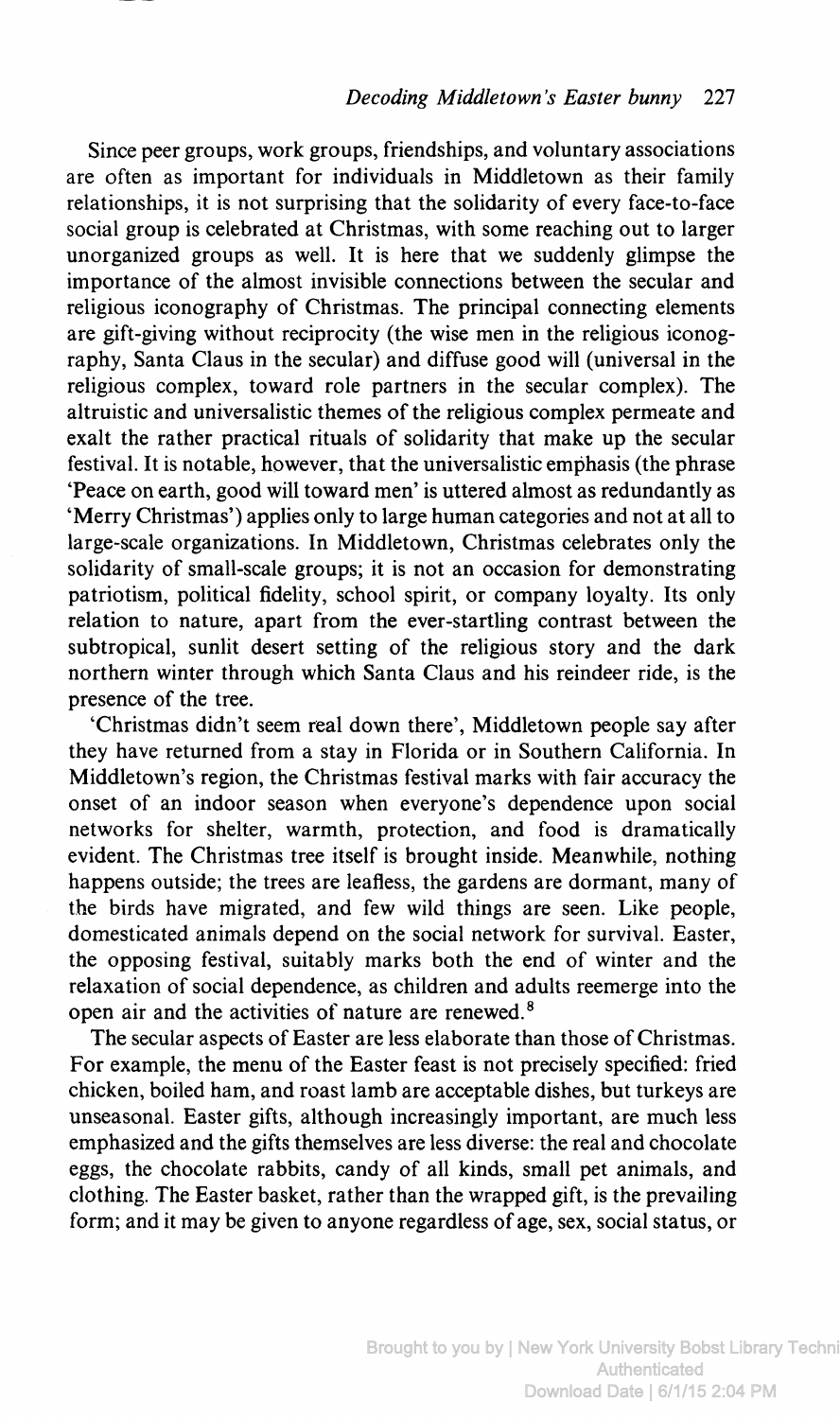relationship to the donor. Solidarity is expressed, but the specifics of the relationship between giver and recipient, so important a part of choosing gifts for Christmas, are here blurred or ignored.

We are now in a position to see that the Easter bunny and Santa Claus stand for emphasis on the kinds of social relationship found in their respective contexts. Santa Claus is a paternal — even a grandpaternal figure — old, experienced, prosperous, married — and he nurtures children. He comes in from outdoors to leave his presents, in keeping with the Christmas theme of protection from the elements. Note the common Christmas card pictures of people indoors cozily watching snowfall outdoors, or people wrapped in warm clothes skating or riding in a sleigh, or children in bed waiting for Santa. Even the presents are wrapped up. The Easter bunny, by contrast, has no name, no social relationships, and no home; he belongs exclusively to the outdoors. Even his sex is confused by his distribution of eggs. Moreover, the Easter bunny takes eggs produced and normally kept indoors and hides them outside in nature to be hunted for. Christmas is a festival in which each social relationship is emphasized and clarified, while at Easter all social relationships are blurred, just as in the religious iconography of Easter death is canceled by resurrection and adults are reborn by baptism  $-$  i.e., the natural states of life and death are confounded (Warner 1961: 369-370). Once again, the religious and secular complexes are seen to be distinct but wonderfully mitered together. And once again, the religious complex confers a sense of worth and a hint of transcendent meaning upon the secular festival and its vulgar celebration of fine weather and new clothes.

The two contrasting attitudes toward children are present also in the religious iconographies of these festivals. At Christmas, of course, we have a dependent baby Jesus wrapped in swaddling clothes and laid in a manger, guarded not only by his two human parents but also by everything else: angels, animals, shepherds, and the visiting kings, who bring presents. Many of the nativity stories are about the preservation of the child and incidentally of the marriage of his parents — how the angel comes and tells Joseph to accept Mary's pregnancy and about the flight into Egypt. The necessity of preserving the family is stressed again and again in the gospel story; and, as we noted before, redundancy signifies importance. At Easter, of course, we have a kind of inversion, in that Jesus dies but returns to life. Throughout the Easter story he acts independently, not nurtured by his human parents or by God the Father. Moreover, the religious aspect of Easter shows exactly the same confusion of categories as the secular aspect mentioned above — life is not ended by death; the identities of father and son are mingled; the disciples are both disloyal and trusted.

> Brought to you by | New York University Bobst Library Techni Authenticated Download Date | 6/1/15 2:04 PM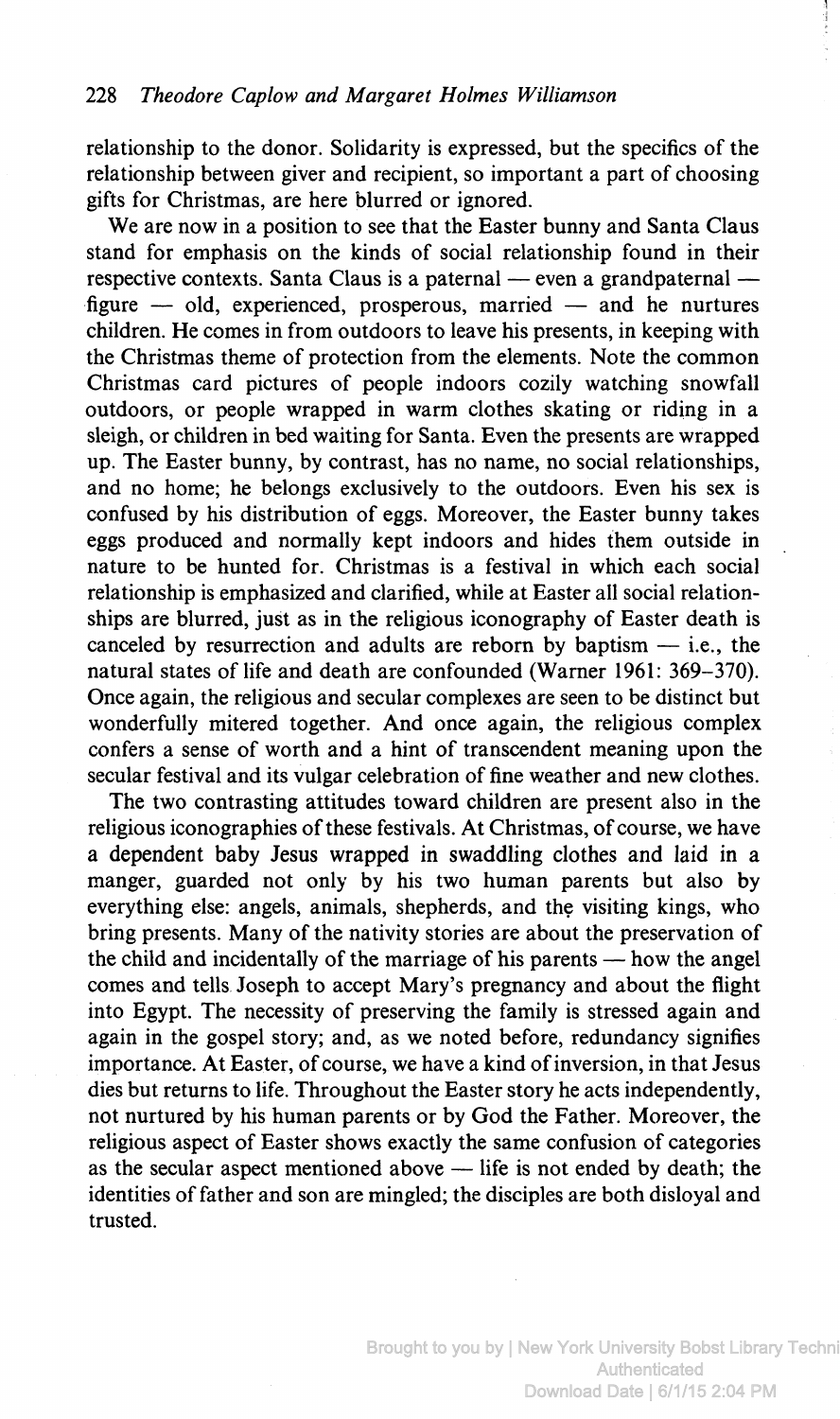Religious and secular motifs echo each other on a high level of abstraction, and repeat some of the same messages. At Christmas we emphasize the dependence of children, but at Easter the same children are urged to go forth and seek new experiences unaided. This is the fundamental unresolvable contradiction which Easter and Christmas in their opposing ways try to resolve — that children must be independent after a long period of almost total dependence. This is a contradiction present in all societies. From the adult viewpoint, encouraging the dependence and insisting on the independence are both necessary tasks of socialization, but the contradiction must somehow be accommodated.<sup>9</sup> One way is to split it in two, and to emphasize each part in a context which is, quite properly, the opposite of the context that emphasizes the other part. Thus the sovereign necessities for raising the next generation can be practiced ritually and their importance reaffirmed at regular intervals.

We glimpse here also the great dichotomy between nature and society that seems to pervade the myths and rituals of preliterate societies all over the world (Lévi-Strauss 1970). Can it be that the highly modernized people of Middletown are somehow engaged by the same mythic preoccupations?

We started out to assess the claim that the Easter bunny is a fertility symbol to celebrants of the contemporary Easter festival in Middletown. Whether the Easter bunny can be traced back to particular fertility rituals in pagan cults or in early forms of Christianity is a question that belongs to the study of its provenance and that can be left aside in elucidating the current significance of the emblem. It is commonplace for an emblem to enter an iconography with one set of connotations and to acquire a quite different set of meanings with the passage of time, although it must be admitted that some vestige of the original meaning can usually be detected. In point of fact, references to the Easter bunny were comparatively rare in Middletown before the 1930s.<sup>10</sup>

It should also be noted in passing that the term 'fertility symbol' carries connotations of insistent and orgiastic sexuality that may be misleading in the case of the Easter bunny. These connotations are partly traceable to the literate reader's vague familiarity with the Eleusinian mysteries, the cult of Mithras, Hindu ritual prostitution, and other festival observances that celebrate reproduction in a libidinal mode; partly also, to the easy confusion of fecundity and sexuality. In the folklore of Middletown's region, rabbits are renowned for fecundity and for speed of copulation, but these characteristics do not make rabbits very suitable for symbolizing human sexuality and they are unsuitable for several other reasons: rabbits have little sexual dimorphism, males and females being difficult to tell apart; the human observer cannot readily identify sexual arousal in rabbits; and the rabbit's legendary speed of copulation is a sexually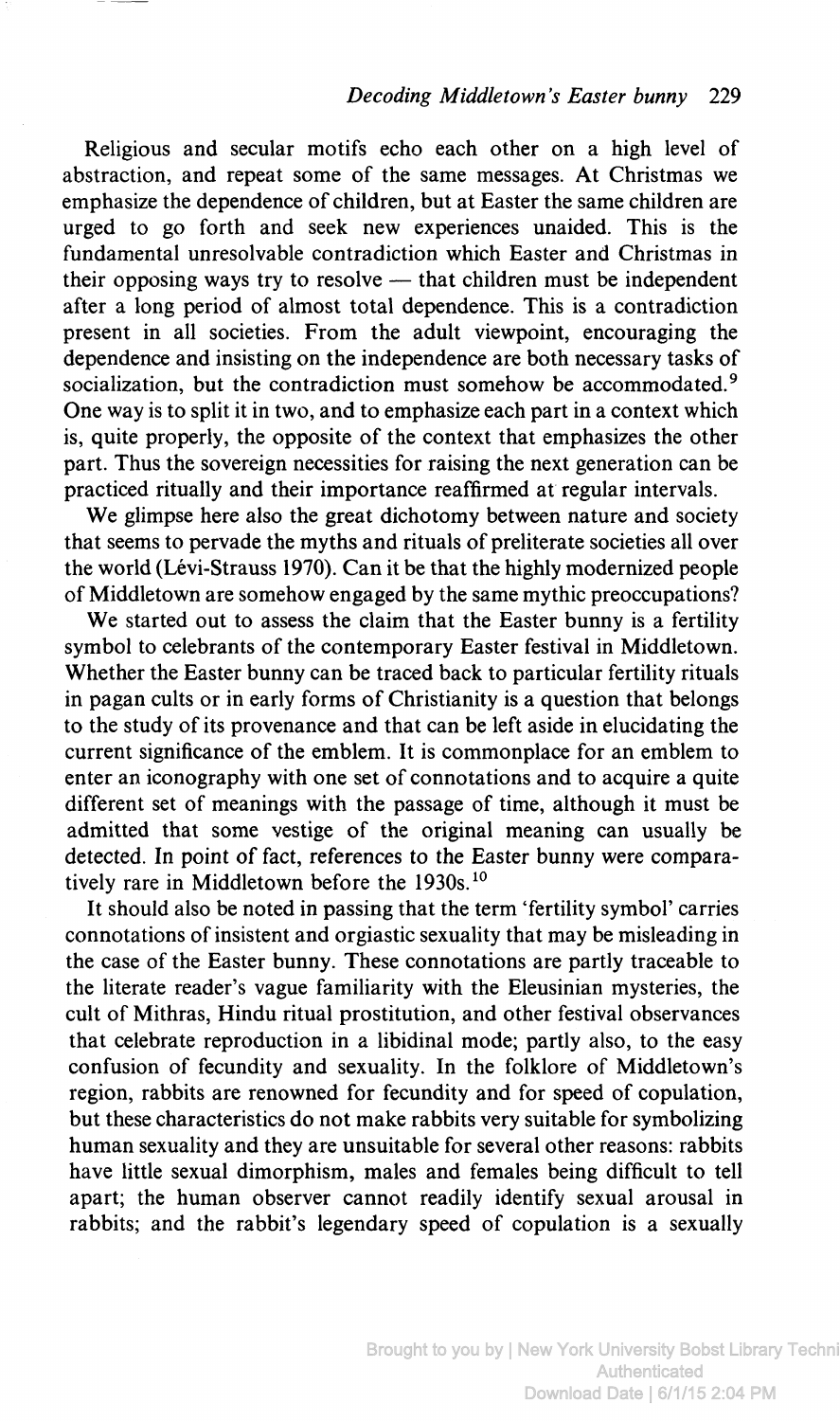negative trait when transferred to humans. 'Rabbit' is rarely used in Middletown as an epithet against human males and carries little sexual significance compared to boar, bull, dog, tomcat, goat, cock, stud, or donkey, to take the most obvious examples. 'Bunny' is used to symbolize women as playthings, as in the mock-sexual image of the *Playboy* bunny, but that is sexuality with an asexual twist, and matches the Easter bunny in an odd way by carrying a gender designation which does not imply the performance of an appropriate sexual role, and an age designation that is intentionally incongruous. The *Playboy* bunny mimics childhood behavior while displaying her anatomical maturity, while the Easter bunny presents himself as an implausible parent (of eggs) while remaining a child, capable of being grouped with the other animal children — chicks, ducklings, lambs, and occasionally piglets and calves — that form the iconographic cluster of the secular Easter. All of them are immature, edible, anonymous; they are 'cute' but not really personified.

How do we account for the primacy the rabbit has assumed in Middletown among these traditional emblems of Easter? Presumably a preference for one icon over another depends upon the purpose to be served. If the Easter bunny is used to represent the confusion and blurring of social roles in the presence of nature — and of death — he is admirably suited for the job. Of all the candidates mentioned above, the rabbit is the only animal whose gender is not evident with maturity, who is both edible and a pet, who may be either domesticated or wild, and whose maturity is not very evident. Rabbits, to our way of thinking, are consistently ambiguous — they fit into too many categories. The Easter bunny ensures his ambiguity by delivering eggs, which are never produced by males or by placental mammals. And only the rabbit is untouchable. Lambs, chicks, ducklings, and for that matter pigs and cows can be readily handled, but even tame rabbits resist close contact with humans. In a sense, the Easter bunny may be a substitute for the excessively sacred lamb, the Agnus Dei of Christian theology, who cannot be made into a toy or a chocolate image without some sense of profanation. The innocent, lovable, and highly edible lamb, associated in the religious festival with sacrifice and holy communion, is replaced in the secular festival by the ambiguously innocent, remotely lovable, and exotically edible rabbit. Just as the Easter bunny is ambiguously male and ambiguously adult,<sup>11</sup> so ambiguity extends to his character. His innocence, like that of Peter Rabbit, is mingled with guilt and there is even a hint of malice in his hiding of the eggs.

The Easter bunny is no moralist. He does not discriminate in his treatment of good children and bad children as Santa Claus does. His gifts are unconditional and more or less undirected. Indeed, the more we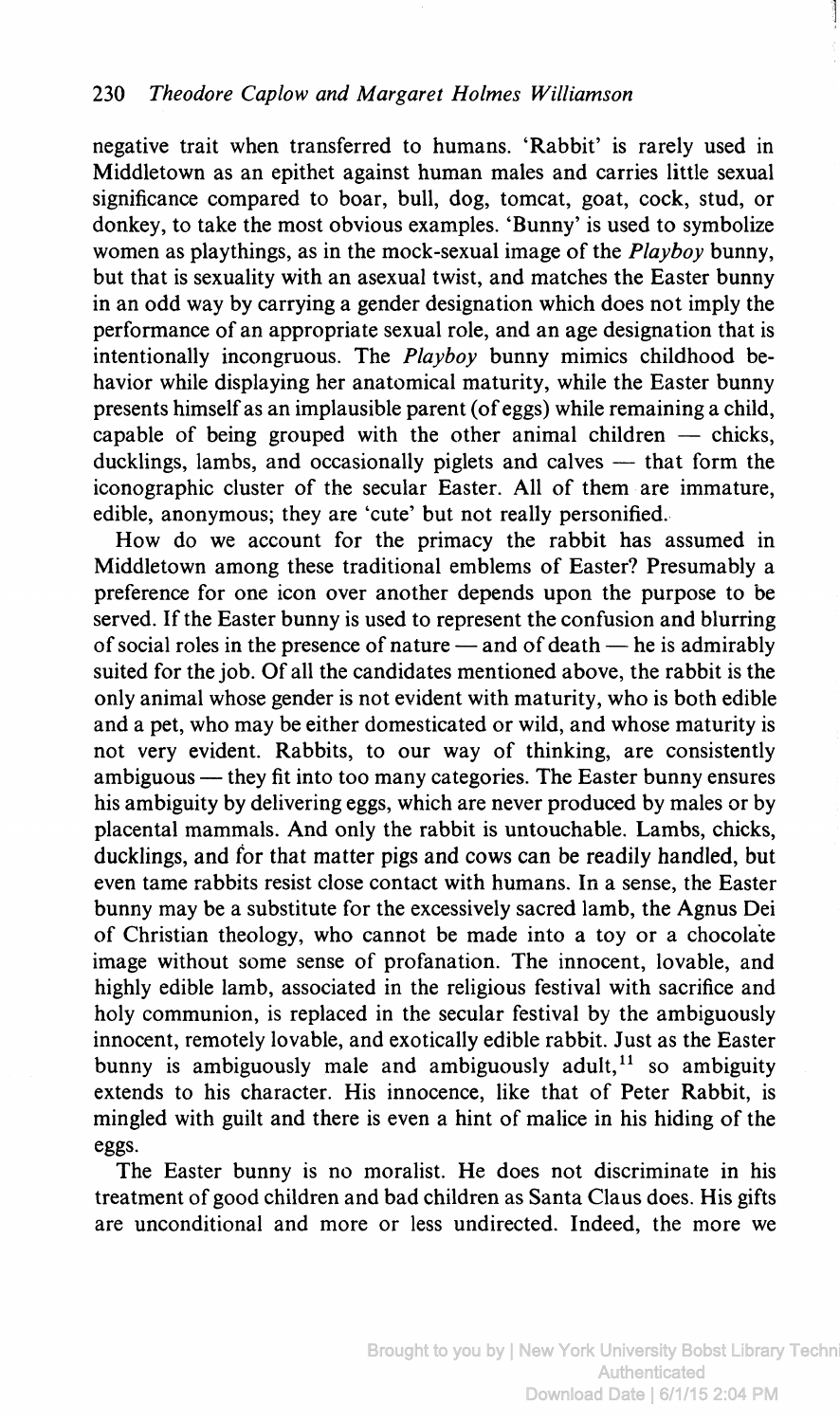explore the list of his ambiguous attributes, the more inescapable the comparison with Santa Claus becomes. Above all, the Easter bunny is the total opposite of Santa Claus, and it is in this opposition that we may find the key to the symbolic meaning of both.

## **Notes**

- 1. Caplow is the principal investigator of the Middletown III project, National Science Foundation Grant No. 75-13580. Williamson is its consulting anthropologist.
- 2. An emblem is a type of symbol that represents a complex but bounded social or cultural phenomenon by means of an easily recognized picture or design which has no morphological relationship to the thing represented. This definition is adapted from Efron (1972: 96). See also Firth (1973) and Leach (1976), who have supplied variant usages.
- 3. Omitted from this list are four official holidays Columbus Day, Veteran's Day, Lincoln's Birthday, and Labor Day — that are not widely celebrated in Middletown and have no associated iconography. Middletown's population seems to be unenthusiastic about Lincoln's birthday, but not Southern enough to celebrate Lee-Jackson Day or Confederate Memorial Day, and there are not enough Catholics or Irish-Americans to make Mardi Gras and St. Patrick's Day community holidays. We are indebted to Professor Whitney Young for aid in verifying this list.
- 4. The sacred Christian year that underlies the secular cycle of festivals is slightly shorter at each end — it runs from Advent to Pentecost. For an altogether admirable account of it, see Warner (1961: Ch. 9).
- 5. Many of the emblems in these iconographies have an archaic character which enables them to connect the present with the past, but that also creates an evident tension between the modernized setting in which the celebration occurs and the premodern setting from which the emblems are drawn. Although the emblems are often archaic, they are not traditional in any precise sense. New elements are introduced quite freely as the pattern of the festival evolves — the Easter bunny himself is a conspicuous example.
- 6. Based on data provided by Dr. Joseph Brown, Bureau of Business Research, Ball State University.
- 7. This has remained fairly constant in Middletown since the 1880s, whence surviving Christmas dinner menus are indistinguishable from modern ones.
- 8. 'Easter, the word itself, reveals its origin and meaning. It is an eastern word, and means something from the East. The sun has returned from its northern resort to shine again from the East bringing warmth and revival in his rays. The winter is past and soon the flowers will appear on earth ....' *('Middletown' Star,* March 28, 1937)
- 9. Cf. Erikson (1976: 83-84): 'Whenever people devote a good deal of emotional energy to celebrating a certain virtue, say, or honoring a certain ideal, they are sure to give thought to its counterpart. ... In this view, every human culture can be visualized, if only in part, as a kind of theater in which certain contrary tendencies are played out.'
- 10. Based on our study of editorial and advertising content in the leading Middletown newspaper during the festival cycles of 1907, 1917, 1927, 1937, 1947, 1957, 1967, and 1977.
- 11. Sometimes the ambiguity of the Easter bunny's age and gender is made explicit. Thus, from the description of a club dance in Middletown on Easter Saturday, 1947, 'Before a gold satin backdrop were two huge rabbits dressed as a boy and girl standing on either